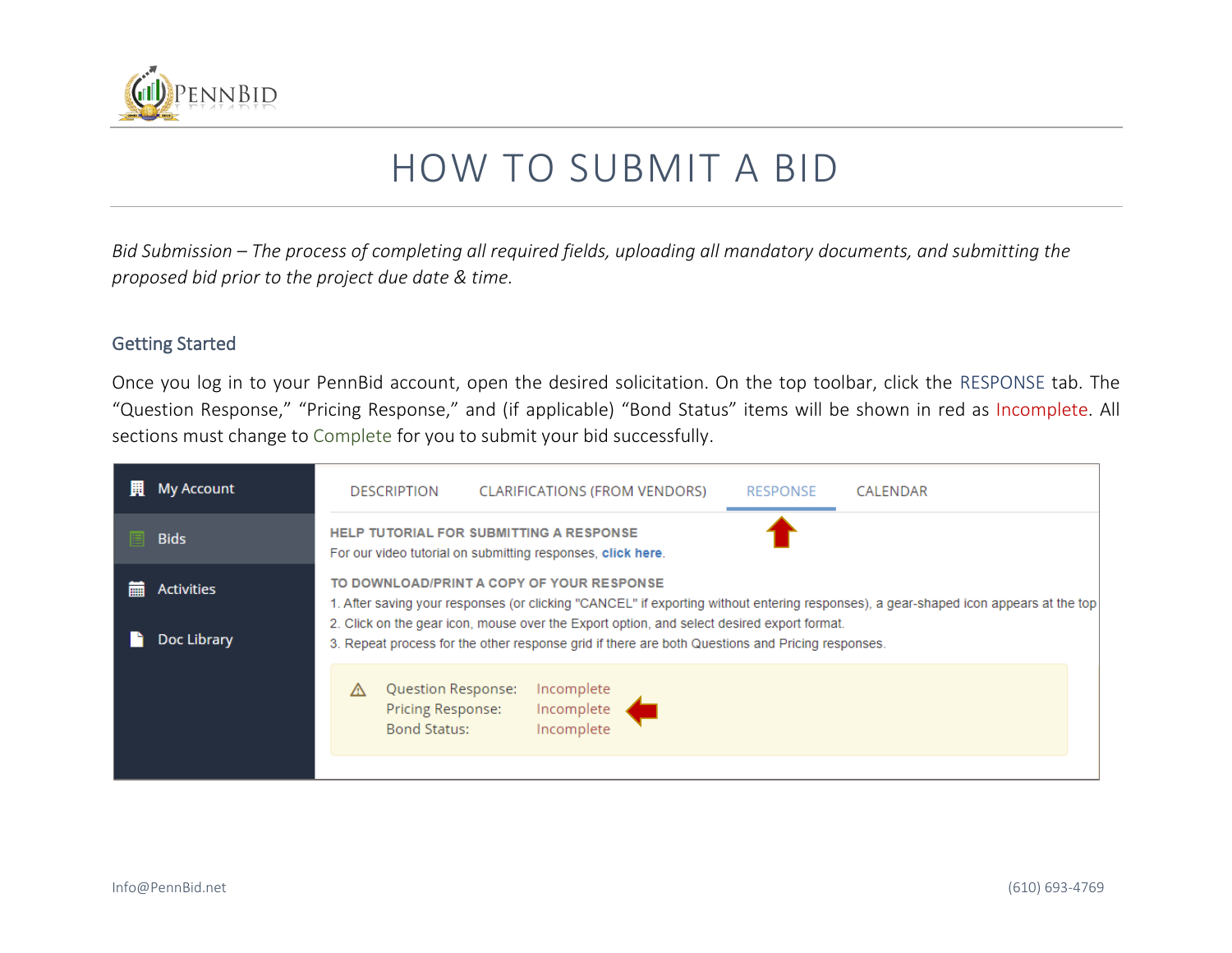

The QUESTIONS tab contains bidder acknowledgements and spots to upload documents. Be sure to read the acknowledgements thoroughly and respond appropriately. Upload the documents pertinent to the project by either attaching each file separately (you cannot have more files than upload spots available) or combining documents and uploading as one file (can be a zip file). If the upload spot has a specified document name, be sure to upload only that document in the designated space.

|              | PRICING<br>QUESTIONS           | <b>BID BOND</b>                                                                                                                                        |                   |        |
|--------------|--------------------------------|--------------------------------------------------------------------------------------------------------------------------------------------------------|-------------------|--------|
| $\checkmark$ | QUESTION RESPONSE              | (5 records)                                                                                                                                            |                   | Edit 章 |
|              | REFERENCE NUMBER               | QUESTION                                                                                                                                               | RESP RESPONSE     |        |
|              | <b>Supporting Documents</b>    |                                                                                                                                                        |                   |        |
|              | Support Doc 1                  | Upload Supporting Document(s)                                                                                                                          | No                |        |
|              | Support Doc 2                  | Upload Supporting Document(s)                                                                                                                          | No                |        |
|              | Support Doc 3                  | Upload Supporting Document(s)                                                                                                                          | No                |        |
|              | Support Doc 4                  | Upload Supporting Document(s)                                                                                                                          | No.               |        |
|              | <b>Bidder Acknowledgements</b> |                                                                                                                                                        |                   |        |
|              |                                | The Bidder hereby acknowledges the receipt of the following<br>Addendum, if any, distributed by the Professional: Enter<br>Addendum Number and Date(s) | Yes<br>No Addenda |        |

Once you finish addressing the acknowledgements and uploading documents, be sure to click "Save" on the top blue bar. Your answers will remain recorded, and the "Question Response" status will switch from Incomplete to Complete – REMEMBER TO SUBMIT.

| <b>Question Response:</b><br>Pricing Response: | Complete - REMEMBER TO SUBMIT<br>Incomplete |
|------------------------------------------------|---------------------------------------------|
| Bond Status:                                   | Complete - REMEMBER TO SUBMIT               |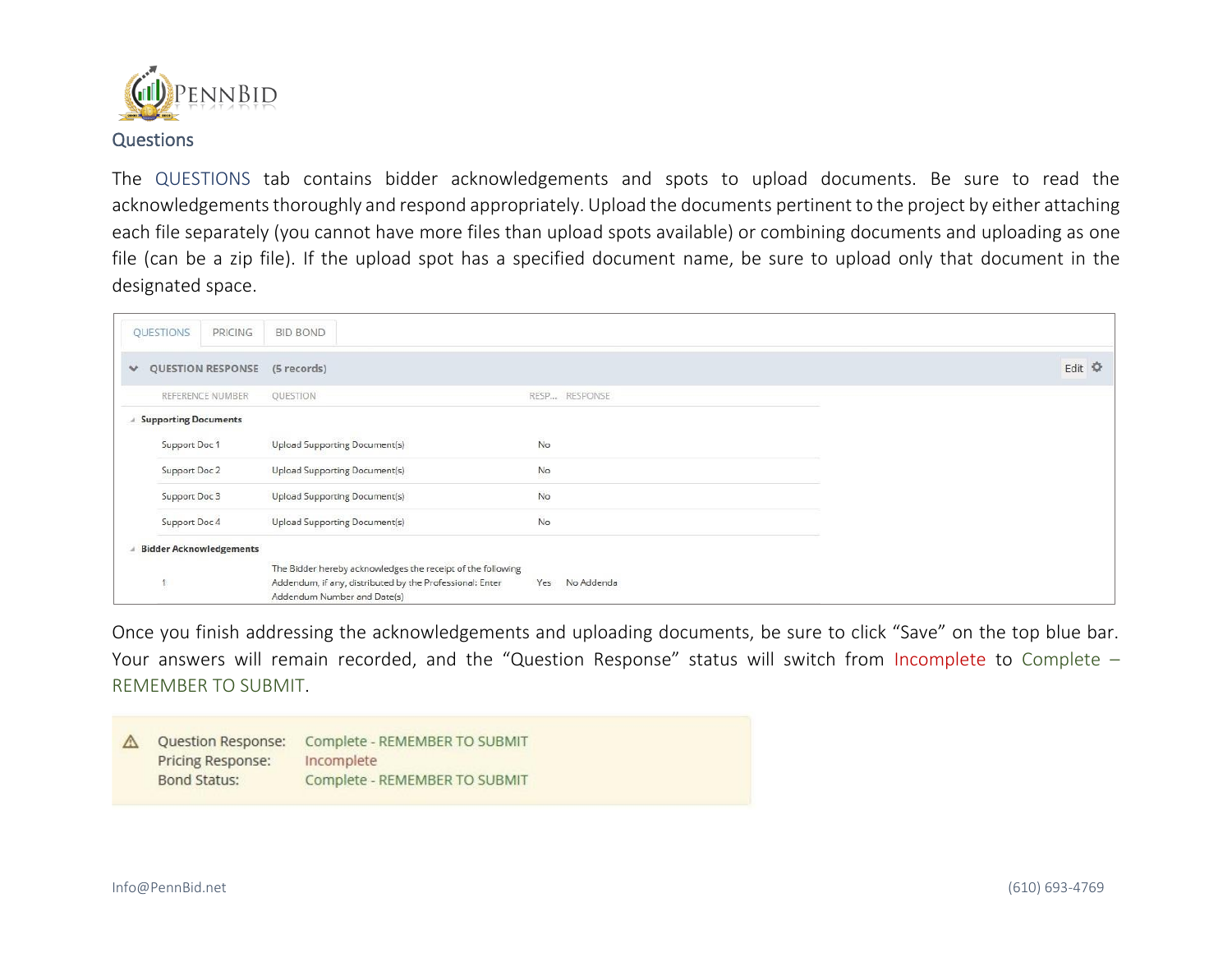

### Pricing

The PRICING tab contains all the line items, including but not limited to lump sum, unit prices, allowances, base bid items and alternates for the project. Each line will start out pink, but the highlighted section will turn white after that unit price has been populated.

IMPORTANT: Please remember to only include the UNIT PRICE, not the extended price. PennBid will do the math automatically and multiply your unit price by the quantity specified on the bid form.

| QUESTIONS                 | PRICING | <b>BID BOND</b>                          |                                                                                                  |                 |                 |                   |                    |                     |             |
|---------------------------|---------|------------------------------------------|--------------------------------------------------------------------------------------------------|-----------------|-----------------|-------------------|--------------------|---------------------|-------------|
|                           |         | PRICING LINE ITEM RESPONSES (12 records) |                                                                                                  |                 |                 |                   |                    |                     | Cancel Save |
| REFERENCE NUMBER          | TYPE    |                                          | <b>DESCRIPTION</b>                                                                               | UNIT OF MEASURE | <b>QUANTITY</b> | <b>UNIT PRICE</b> | USER FIELD 1       | <b>USER FIELD 2</b> | U.          |
| <b>Default Item Group</b> |         |                                          |                                                                                                  |                 |                 |                   |                    |                     |             |
|                           | Base    |                                          | 1.5" - 2 " mill to maintain driveway reveal, cross<br>slope, drain gutters, and prep for overlay | SY              | 3,529.00        | $\overline{5}$    | North Green Street |                     |             |
| $\overline{2}$            | Base    |                                          | Misc. pavement removal to stone base as needed<br>for patching                                   | SY              | 50.00           | $\frac{1}{2}$     | North Green Street |                     |             |
| 3                         | Base    |                                          | Superpave 19 mm Base Course (3") - misc.<br>patching as needed                                   | Ton             | 50.00           | \$20,0000         | North Green Street |                     |             |
|                           | Base    |                                          | Superpave 9.5 mm Scratch Course (0.5" average)                                                   | Tons            | 103.00          | \$3,0000          | North Green Street |                     |             |
| 5                         | Base    |                                          | Superpave 9.5 mm Wearing (1.5")                                                                  | <b>Tons</b>     | 308.00          | \$                | North Green Street |                     |             |
| 6                         | Base    |                                          | Provide and place 2A Stone Subbase (6") - misc.<br>patching                                      | Tons            | 40.00           | \$12,0000         | North Green Street |                     |             |
|                           | Base    |                                          | ADA Ramp South East Corner of East Broad Street<br>and North Green Street                        | LS              | 1.00            | $\ddot{s}$        | North Green Street |                     |             |
|                           | Race    |                                          | ADA Ramp South West Corner of East Broad Street                                                  | 1C              | 1.00            | \$24,0000         | North Green Street |                     |             |

Once you finish adding all your unit prices, be sure to click "Save" on the top blue bar. Your answers will remain recorded, and the "Question Response" status will switch from Incomplete to Complete - REMEMBER TO SUBMIT.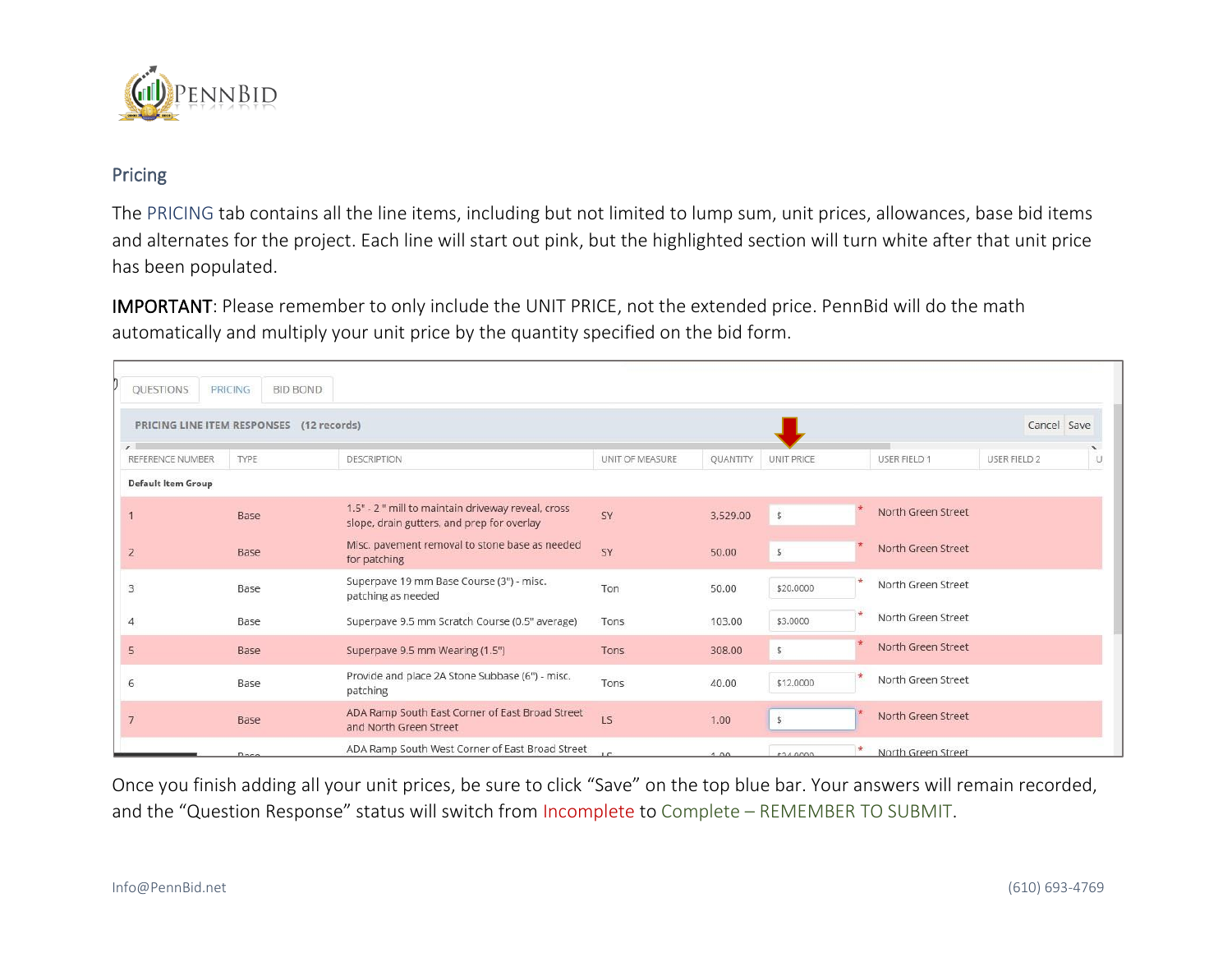

## Bid Bond

If a bid bond is required on the project, the BID BOND tab will appear to the right of the PRICING tab. Click the gray "Edit" button and then a "Cancel" and "Save" button will appear above a "Choose File" button. Click the "Choose File" button and find your bid bond document. Highlight the document and click "Open."

| QUESTIONS                           | PRICING | <b>BID BOND</b>                                 |                                                                                             |  |
|-------------------------------------|---------|-------------------------------------------------|---------------------------------------------------------------------------------------------|--|
| the bid bond.                       |         |                                                 | This bid requires that you include a bid bond with your submission. Please upload a copy of |  |
| <b>Bid Bond Requirement: 10.00%</b> |         |                                                 |                                                                                             |  |
| Cancel Save                         |         |                                                 |                                                                                             |  |
| ATTACHED FILE                       |         | Pennsylvania-COUNTY MAP.jpg previously uploaded | FILE DESCRIPTION                                                                            |  |
| Browse   No file selected.          |         |                                                 | <b>Enter Text</b>                                                                           |  |

The file name should appear next to the "Choose File" button. You can choose to add a "File Description," or you can leave this field blank. Click the "Save" button to attach the file. The file will remain uploaded, and the "Bond Status" will switch from Incomplete to Complete – REMEMBER TO SUBMIT.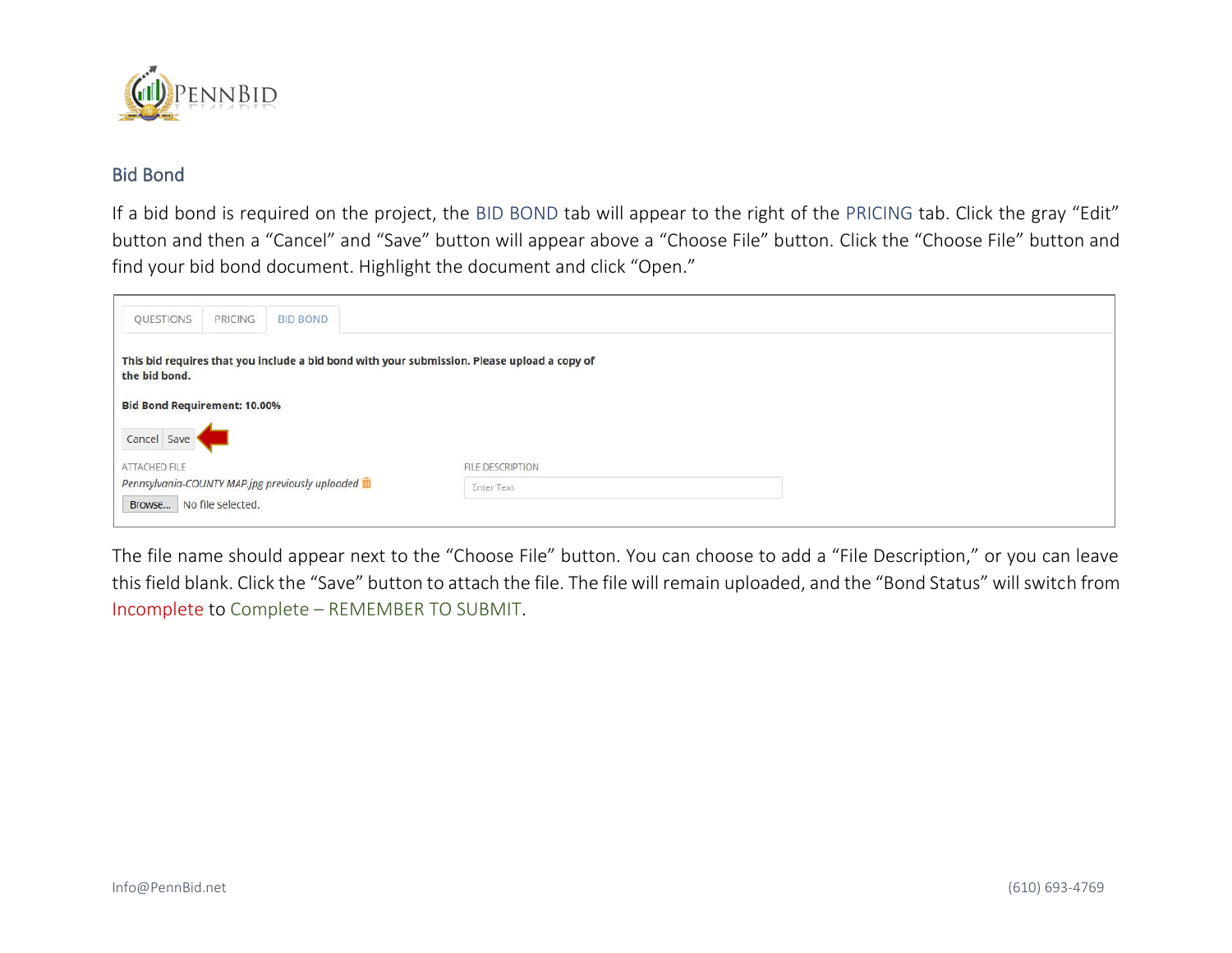

Reviewing & Submitting

All required information is now satisfied. Each section should be marked as Complete – REMEMBER TO SUBMIT. The left yellow box with the explanation point triangle has turned into a green box with a checkmark circle. The right box is still yellow and says, "Your bid has not been submitted."

| TO DOWNLOAD/PRINT A COPY OF YOUR RESPONSE                      | 2. Click on the gear icon, mouse over the Export option, and select desired export format.<br>3. Repeat process for the other response grid if there are both Questions and Pricing responses. | 1. After saving your responses (or clicking "CANCEL" if exporting without entering responses), a gear-shaped icon appears at the top of the Questions and Pricing response grid.                                                                                                                                                                                                                                                                                                           |
|----------------------------------------------------------------|------------------------------------------------------------------------------------------------------------------------------------------------------------------------------------------------|--------------------------------------------------------------------------------------------------------------------------------------------------------------------------------------------------------------------------------------------------------------------------------------------------------------------------------------------------------------------------------------------------------------------------------------------------------------------------------------------|
| <b>Ouestion Response:</b><br>Pricing Response:<br>Bond Status: | Complete - REMEMBER TO SUBMIT<br>Complete - REMEMBER TO SUBMIT<br>Complete - REMEMBER TO SUBMIT                                                                                                | Withdrawn by Freddy Lutz 5/21/2021 8:50 AM<br>You must Complete all required responses AND Submit your bid before it is accepted. You may<br>resubmit your bid at any time up to the published closing date and time. If you are uploading<br>documents as part of your bid, please allow sufficient time to complete the upload of required<br>documents. You will receive an email confirmation upon successful bid submission.<br>Your bid has not been submitted.<br><b>Submit Bid</b> |

Prior to submission, we highly recommend you review the QUESTIONS, PRICING and BID BOND tabs for accuracy. Once satisfied, click the orange Submit Bid button. A pop up with terms and condition will appear on the screen. Read through the text and then either select "I Do Not Accept" or "I Accept and Submit this Bid."

| I certify that I am authorized to submit this bid on behalf of my company. Unless I am awarded a contract under this solicitation, I understand that<br>there are no fees. There are also no fees for awards less than \$21,300. If I am awarded a contract under this solicitation (greater than \$21,300), I agree<br><b>BID</b><br><b>PTION</b><br>to pay the PennBid award fee of 1/3 of 1% (.0033) of contract value for Fixed Fee Contracts or 1/6th of 1% (.00166) of contract value for Term Contracts<br>plus tax. Minimum award fee is \$100. All fees are capped. I acknowledge my acceptance of the PennBid agreement as part of my registration and use<br><b>RIAL FOR SUBN</b><br>of this Program.<br>o tutorial on submi |  |
|-----------------------------------------------------------------------------------------------------------------------------------------------------------------------------------------------------------------------------------------------------------------------------------------------------------------------------------------------------------------------------------------------------------------------------------------------------------------------------------------------------------------------------------------------------------------------------------------------------------------------------------------------------------------------------------------------------------------------------------------|--|
| <b>OAD/PRINT A CO</b><br>I Do Not Accept I Accept and Submit this Bid<br>ng your responses<br>he gear icon, mous                                                                                                                                                                                                                                                                                                                                                                                                                                                                                                                                                                                                                        |  |

If you accept and submit, you will receive an email with a bid confirmation number.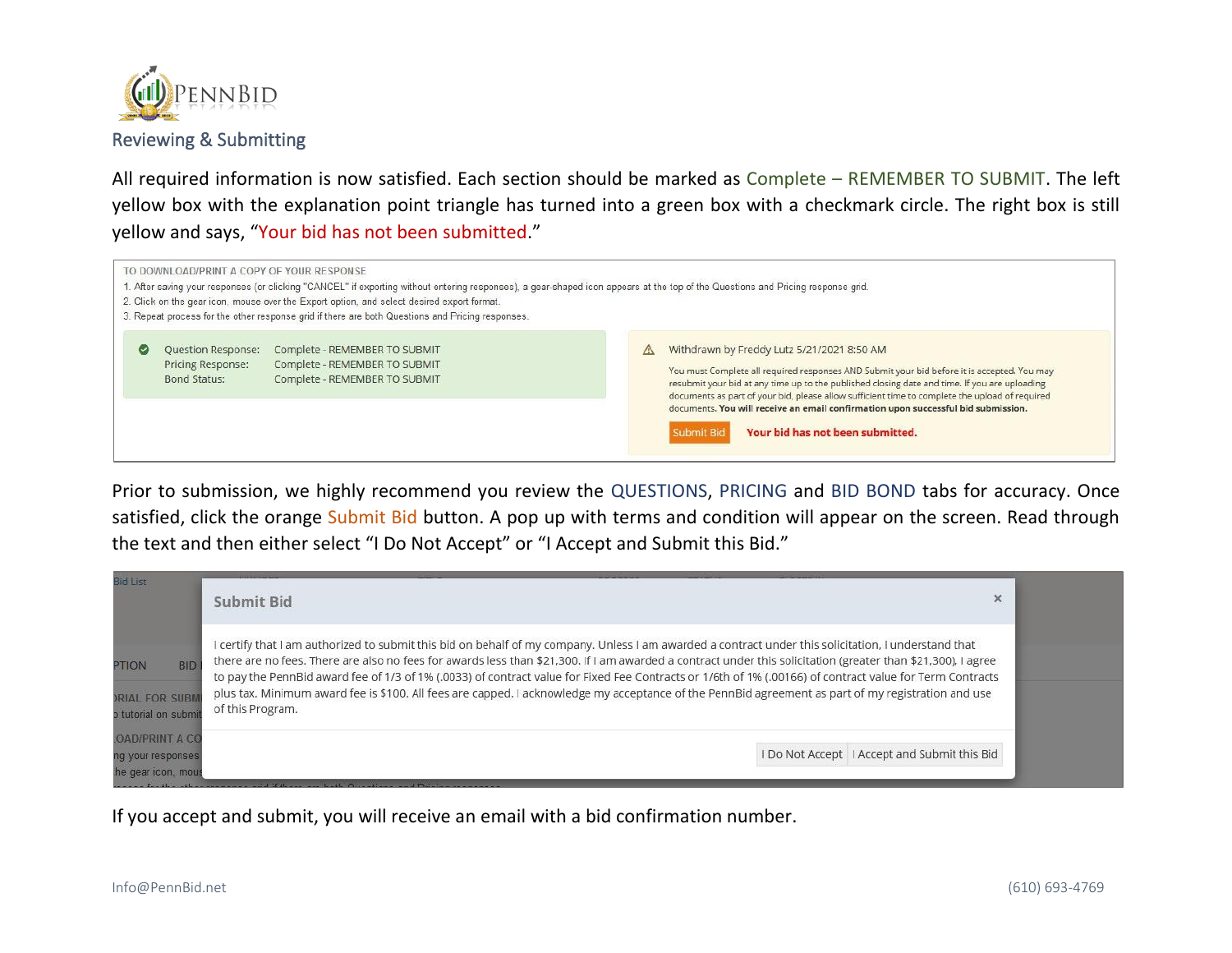

### Review

Once you have submitted your bid, the previously yellow box on the right will now be green with a checkmark circle and two orange buttons will appear at the bottom. Submission information, including the contact's name, date and time will be recorded for your records.

| <b>DESCRIPTION</b>                                             | <b>BID DOCUMENTS</b>                                                                                                                                                                                                                                                                                                                                                                                                                                                                                                                      | CLARIFICATIONS (FROM VENDORS) | <b>RESPONSE</b> | <b>BIDDERS</b> | CALENDAR                                                                                                                                                                  |   |  |  |
|----------------------------------------------------------------|-------------------------------------------------------------------------------------------------------------------------------------------------------------------------------------------------------------------------------------------------------------------------------------------------------------------------------------------------------------------------------------------------------------------------------------------------------------------------------------------------------------------------------------------|-------------------------------|-----------------|----------------|---------------------------------------------------------------------------------------------------------------------------------------------------------------------------|---|--|--|
|                                                                | HELP TUTORIAL FOR SUBMITTING A RESPONSE<br>For our video tutorial on submitting responses, click here.<br>TO DOWNLOAD/PRINT A COPY OF YOUR RESPONSE<br>I. After saving your responses (or clicking "CANCEL" if exporting without entering responses), a gear-shaped icon appears at the top of the Questions and Pricing response grid.<br>2. Click on the gear icon, mouse over the Export option, and select desired export format.<br>3. Repeat process for the other response grid if there are both Questions and Pricing responses. |                               |                 |                |                                                                                                                                                                           |   |  |  |
| Question Response:<br><b>Pricing Response:</b><br>Bond Status: | Complete<br>Complete<br>Complete                                                                                                                                                                                                                                                                                                                                                                                                                                                                                                          |                               |                 | $\bullet$      | You may withdraw your bid up to the bid's stated due date and time.<br>Submitted by Freddy Lutz 5/21/2021 12:40:39 PM<br>Withdraw and Delete Bid<br>Withdraw and Edit Bid |   |  |  |
| QUESTIONS                                                      | <b>PRICING</b><br><b>BID BOND</b>                                                                                                                                                                                                                                                                                                                                                                                                                                                                                                         |                               |                 |                |                                                                                                                                                                           |   |  |  |
| v                                                              | PRICING LINE ITEM RESPONSES                                                                                                                                                                                                                                                                                                                                                                                                                                                                                                               | $(12$ records)                |                 |                |                                                                                                                                                                           | 登 |  |  |
|                                                                |                                                                                                                                                                                                                                                                                                                                                                                                                                                                                                                                           |                               |                 |                | TOTAL SUM: \$27,477.00                                                                                                                                                    |   |  |  |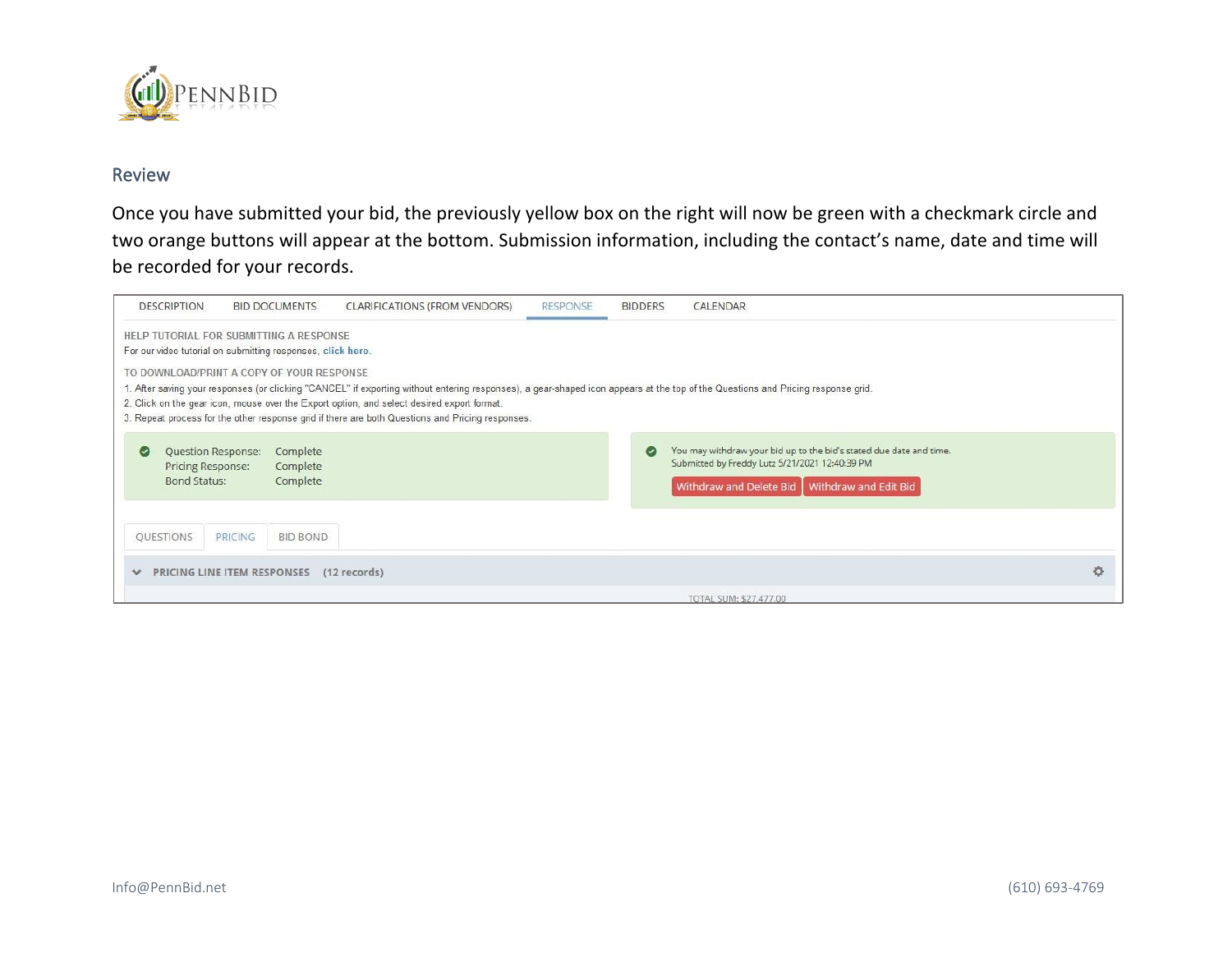

You can edit your bid at any time prior to the project due date/time. If you need to modify any part of your submitted bid, click the orange Withdraw and Edit Bid button. A window will pop up to confirm that you do want to withdraw your current bid and make edits. If you click "Withdraw and Edit Bid," you can make as many modifications as necessary before resubmitting.

**IMPORTANT**: You must re-submit your bid after you finish making edits. You will receive an email with a unique confirmation number for this new submission.

| responses<br>r icon, mous<br>for the other | RINT A COPY OF YOUR RESPONSE<br><b>Withdraw and Edit Bid</b>                                                                | $\times$                     |  |
|--------------------------------------------|-----------------------------------------------------------------------------------------------------------------------------|------------------------------|--|
| <b>1 Response</b><br>lesponse:<br>atus:    | You have chosen to Withdraw your bid. Your bid responses and documents will still be editable. Do you wish to proceed?<br>M | Cancel Withdraw and Edit Bid |  |
| PRICING                                    | <b>BID BOND</b>                                                                                                             |                              |  |